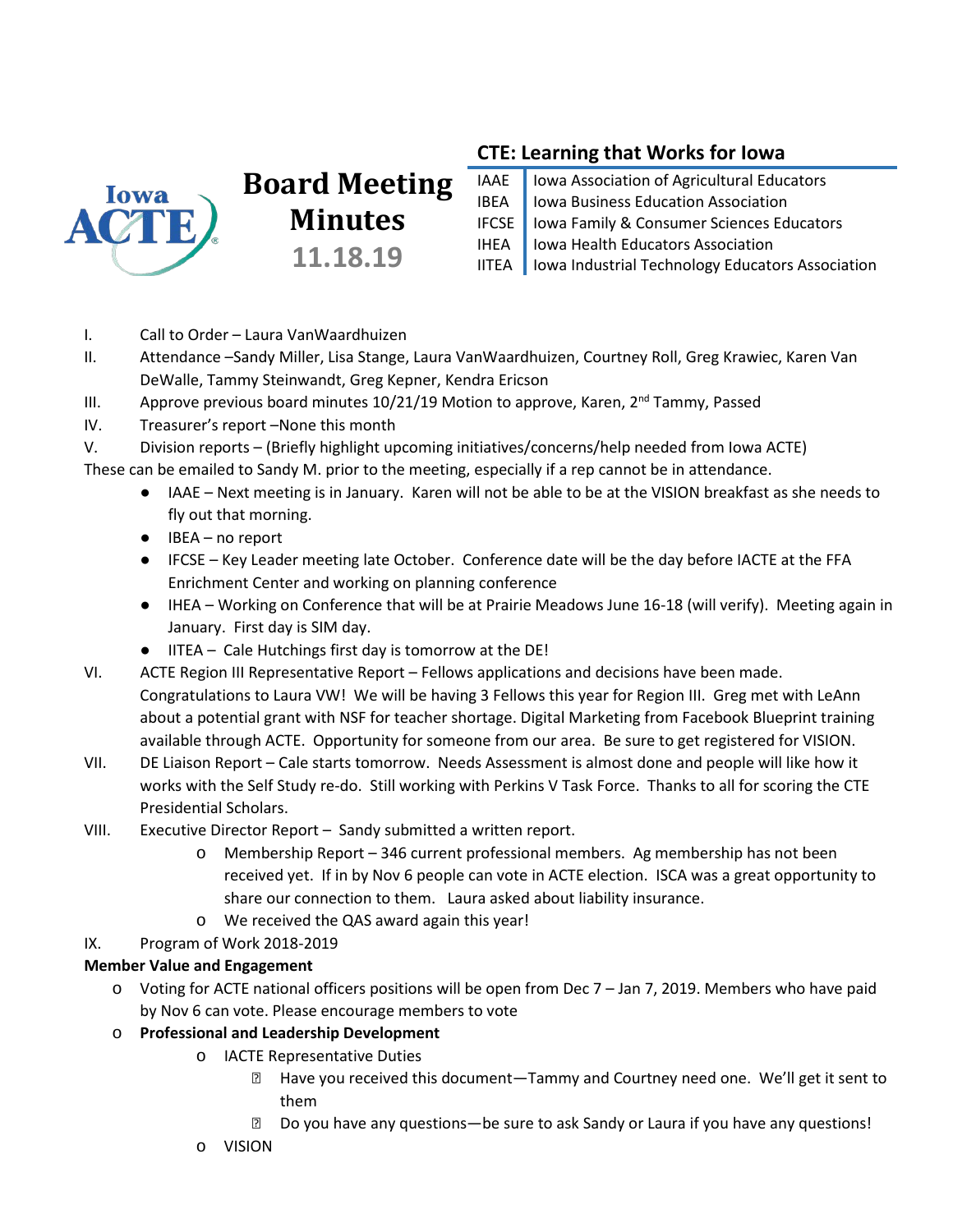- ⮚ Attendees Sandy Miller, Laura VW, Lisa Stange, Greg Kepner, Kendra Ericson, & Karen Van De Walle
- ⮚ 70 people are registered from Iowa as of 10/31. It's a little down from last year.
- ⮚ Leadership Breakfast we have RSVPed for Sandy Miller, Laura VW, Lisa Stange, Greg Kepner, Kendra Ericson, & Karen Van De Walle. Karen will not be able to attend now.

#### **Advocacy and Awareness**

Set up prior to exhibit times listed.

- o Iowa Association of School Boards Conference (IASB) Nov 20 & 21 Iowa Events Center, Des Moines
	- Nov 20 3:30-5:00- Marjorie Lane & 3 students (FCS, CR Prairie CSD)
	- Nov 21 9:00-2:00 Bonnie Pohl & 3 students (FCS, Gilbert CSD), Frank Reed (Robotics, Indian Hills)
- o National Policy Seminar, March 29-April 1 FCCLA, HOSA, Skills USA, & FFA are eligible; Kent Seuferer is contacting divisions to get their representatives (and chaperones, if under 18). TSA is the alternate if one of the four divisions is unable to attend. Matt Eddy (DOE) will be doing the four Zoom sessions, Sandy Miller will be taking care of lodging, registration, etc.
- o Presidential Scholar Nominations Thanks to all! We have forwarded our 5 nominees to the Director and he will be forwarding them on. We will share names once those are out from the state.
- $\circ$  Day at the Capitol Thursday, February 6<sup>th</sup> at 7am-1pm. Everyone is encouraged to attend; division reps, please share this date with your division and get people to come. Sandy Miller will be sending out an e-blast for people to register. Participants need to bring their own display. Sandy Miller will be contacting the governor's office to get a CTE Month Proclamation signing.
	- Sandy was looking in to breakfast \$8.00 a person with HyVee. Greg Krawiec's son was a page at the Capitol. He shared that it depends on the message if you do a breakfast or not. His suggestion was for 150 people. If you have a clear message to give to the representatives you can get a side room and have a "badge" lunch to be able to get in where the food is. Greg suggested that maybe we could have some donations from our areas to help us with this meal. Lisa will see if Jeremy (or the new Bureau Chief) have suggestions for a clear message and "ask." Laura VW might have something that comes out from the Task Force. The D.O.C. has a breakfast the same morning of our day. Laura is going to get the group together during VISION to have a plan to move forward and share with our January meeting. Greg asked if he can look into getting some donations to help defray the cost.
	- Easter Seals of Iowa is there at 1:00 and having refreshments.

#### **Strategic Partnerships or Innovation**

- X. Other business
	- a. Need to check with Dana on awards portal for Region III
	- b. Also don't forget to put in for your session proposals for Region III it is on the Region III ACTE Website and Lisa will send it out as well again. Sandy will send it out to all members as well.
- XI. Next Meeting Time Monday, January 20 at 5pm
	- o No December board meeting
- XII. Adjourn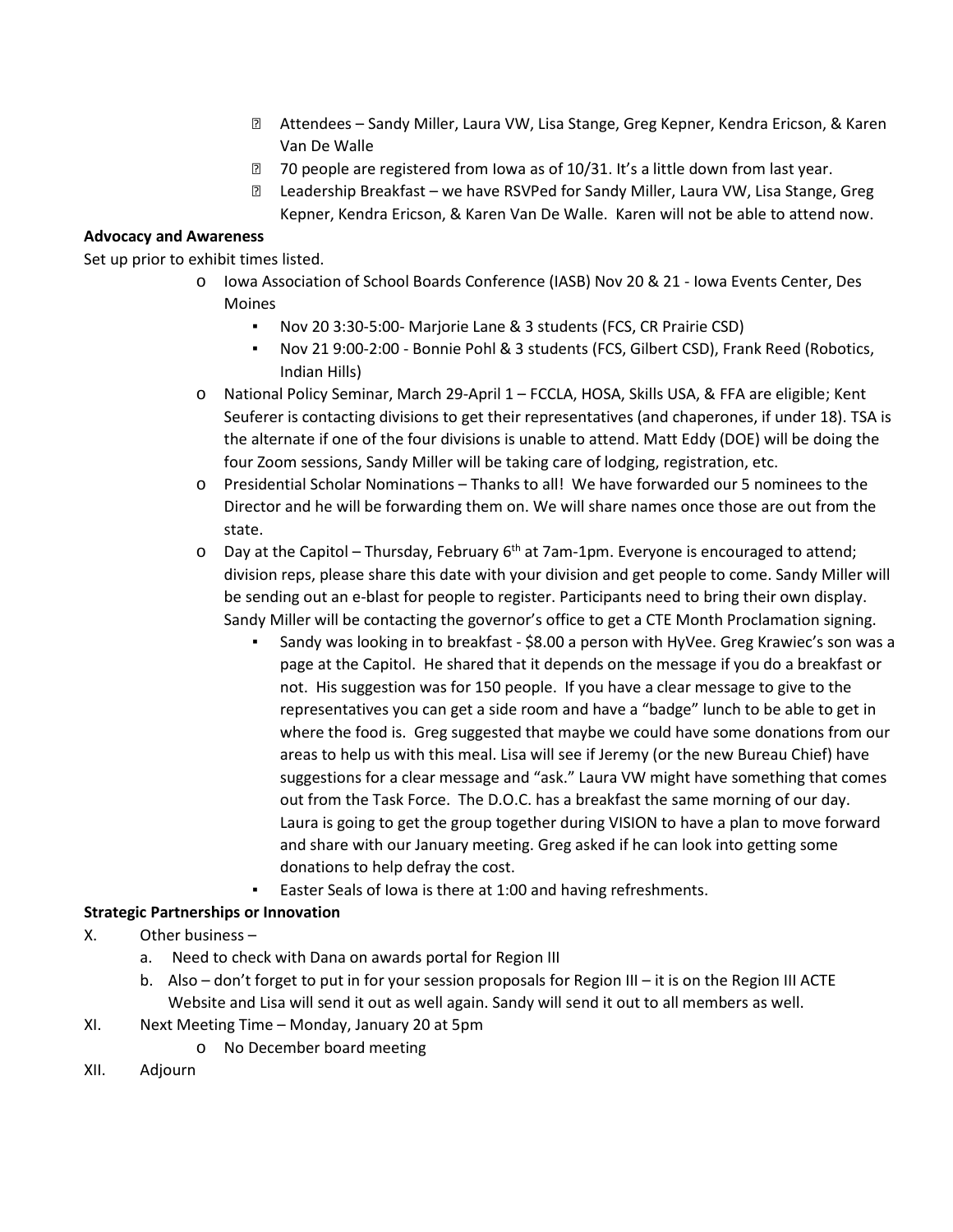

## **CTE: Learning that Works for Iowa**

|              | IAAE   Iowa Association of Agricultural Educators                                                                                                                                |
|--------------|----------------------------------------------------------------------------------------------------------------------------------------------------------------------------------|
| IBEA         | Iowa Business Education Association                                                                                                                                              |
|              | IFCSE   Iowa Family & Consumer Sciences Educators                                                                                                                                |
|              | IHEA   Iowa Health Educators Association<br>$\begin{array}{c c} \hline \text{I} & \text{I} & \text{I} \\ \hline \text{I} & \text{I} & \text{I} & \text{I} \\ \hline \end{array}$ |
| <b>IITEA</b> |                                                                                                                                                                                  |
|              | Association                                                                                                                                                                      |

#### **Member Value and Engagement**

• Membership Report: We had 249 members as of October 21, 2019 85 from IBEA Conference 11 from ACTE (4 Bus, 4 FCS, 3 Adm) 1 to SM **There are currently 346 Iowa ACTE professional members.**

We had 18 student members as of October 21, 2019. 1 student member to SM 1 student from ACTE **20 student members as of 11.18.19.**

- Quality Association Standards Award**:** We will receive the 2019 QAS award at CareerTech VISION.
- Website updates:
	- o Follow-up with updating committee member's, Greg Kepner and Laura VW email addresses on Iowa ACTE website.
	- o Added QAS 2019 Award logo
	- o Added approved minutes
	- o SavetheDate Iowa ACTE 2020 Conference Flyer

#### **Professional & Leadership Development**

• ACTE Career Tech VISION: December 4-7

Wed., Dec 4

State Leadership Training Program: 8:00 a.m. – 5:00 p.m. Laura Van Waardhuizen and Sandy Miller NEDA Meeting (National Executive Directors Assoc.) 1:00 – 2:00 p.m. ACTE Awards Gala 7:00 – 9:00 p.m.

Thursday, Dec 5 Assembly of Delegates Meeting, 10:00 – 11:30 a.m. Greg Kepner, Laura, Sandy M NEDA Forum, 3:00 – 5:00 p.m.

Friday, Dec 6 State Association Presidents Networking, 9:30 – 10:30 a.m.

Saturday, Dec 7 State Association Leadership Breakfast, Laura, Greg Kepner, Lisa, Karen VW, Kendra, Sandy M, RSVP was submitted.

• Congratulations to Laura Van Waardhuizen, selected for 2020 Fellowship Program